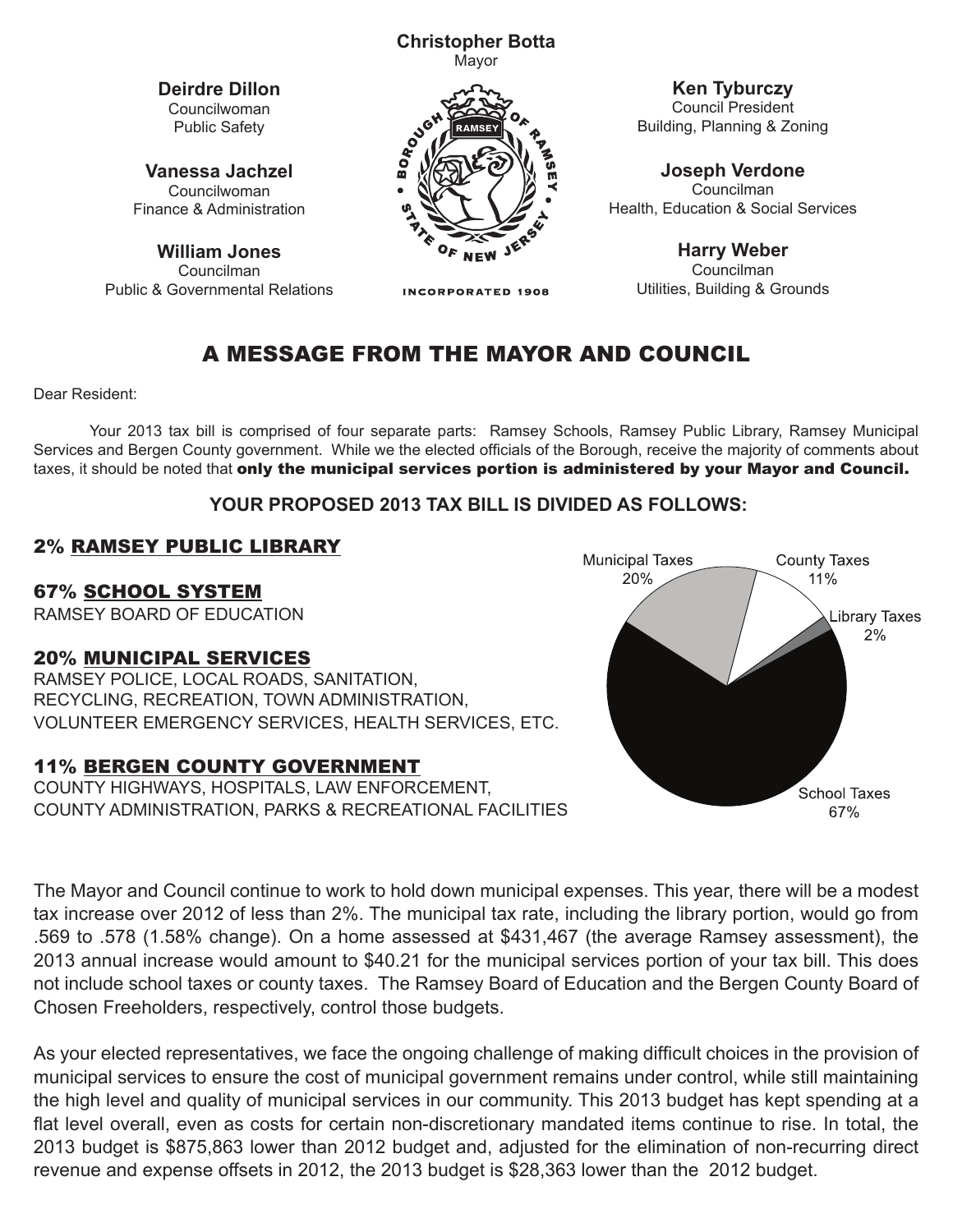With state aid remaining flat for the last few years, we have concentrated our efforts in reducing discretionary spending and finding efficiencies wherever possible to help offset mandated cost increases and contractual obligations. That is illustrated in the lower overall budget for 2013 noted earlier. While the Borough is spending less in 2013, two primary factors required a tax rate increase to balance the budget. First, in 2012 there was a non-recurring excess library fund revenue item of \$195,950 returned back to the Borough, which is not anticipated in 2013. The second factor impacting the tax rate was a significant decrease in the Borough's overall assessed valuation (over \$9 million), due in large part to a state and county wide reclassification of Verizon equipment and lines. An upcoming tax assessment revaluation, which was recently ordered by the county, in part because more than 10 years have passed since the last revaluation, will help stabilize the tax base and reflect current market values. The effective implementation date of the revaluation will be fiscal year 2014. As this order was just recently enacted by the County, timelines for the process have not been set, but will be communicated to you as we obtain further information.

We continue to structure our capital and infrastructure projects funding so as to minimize the impact upon taxpayers, while providing necessary replacement and upgrades of equipment and facilities. We have kept our debt-position low, and far below what the State allows for a community our size, by utilizing a dual approach of aggressively paying older (more expensive) debt and taking advantage of historically low interest rates for new projects and equipment purchases. This use of debt for long-lived assets is coupled with paying cash, as noted in line items in the current budget, for equipment and capital purchases, to ensure that debt levels are managed prudently. Some examples of major capital items for 2013 are the acquisition of two fire pumper trucks (replacing units which are 25+ years old) and plans to upgrade our municipal pool, after the 2013 season concludes, as it is nearly 50 years old and at the end of its useful life.

As your elected officials, we are highly cognizant of our obligation to prudently manage residents' tax dollars, and we maintain our focus upon managing these expenditures as conservatively as possible without sacrificing long-term value. Through this conservative long-term planning, Ramsey is in significantly better financial shape than some of our neighboring communities. Your Mayor and Council have worked diligently to produce a leaner, more efficient municipal government, which will still be able to deliver the essential municipal services, which our residents have come to expect. Much of this credit belongs to our dedicated and hard working municipal employees, who have worked with the governing body to reduce operational costs and improve efficiencies, while maintaining high standards of performance.

The full budget is available for your inspection in several places. You may view the budget in its entirety on our borough web site (www.ramseynj.com). In addition, five copies of the budget are on reserve at the Ramsey Free Public Library. Residents are invited to comment on any aspect of the budget at Mayor and Council meetings, or by letter or e-mail.

Thank you for your continued cooperation and support,

#### **Mayor and Council**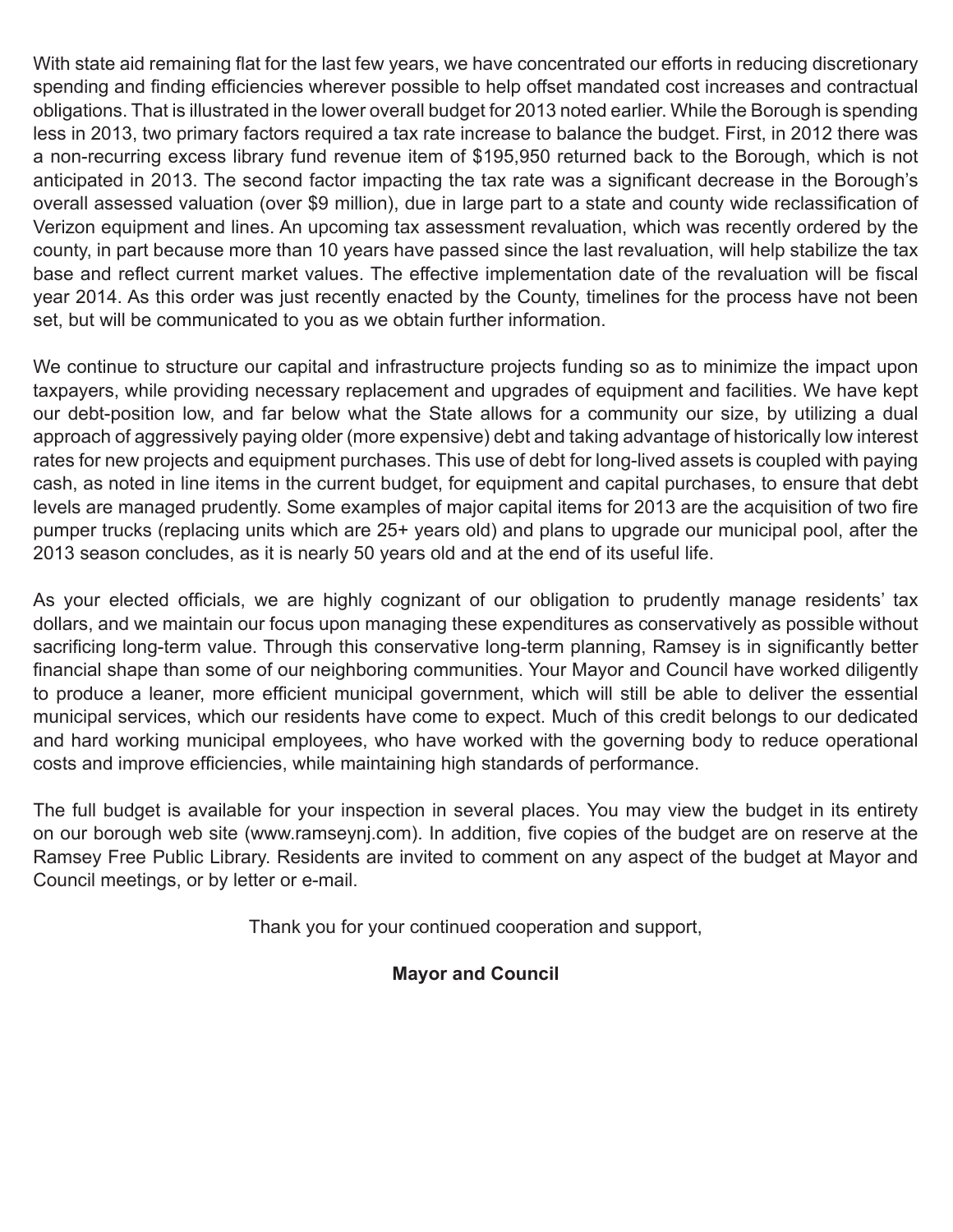| <b>PROPOSED TAX DATA COMPARISON</b> |                         |                 |                         |                 |  |  |  |
|-------------------------------------|-------------------------|-----------------|-------------------------|-----------------|--|--|--|
|                                     |                         |                 |                         |                 |  |  |  |
|                                     | 2012 Actual             | 2012 Actual     | 2013                    | 2013 Proposed   |  |  |  |
|                                     | <b>Total Tax Amount</b> | <b>Tax Rate</b> | <b>Total Tax Amount</b> | <b>Tax Rate</b> |  |  |  |
| <b>FREE PUBLIC LIBRARY</b>          | \$1,170,895             | \$0.040         | \$1,128,247             | \$0.040         |  |  |  |
| <b>MUNICIPAL SERVICES</b>           | \$15,064,271            | \$0.528         | \$15,281,295            | \$0.538         |  |  |  |
| <b>BOARD OF EDUCATION</b>           | \$49,779,650            | \$1.749         | \$49,707,902            | \$1.751         |  |  |  |
| <b>COUNTY GOVERNMENT</b>            | \$7,736,262             | \$0.272         | \$8,010,000             | \$0.282         |  |  |  |
| <b>TOTAL</b>                        | \$73,751,078            | \$2.589         | \$74,127,444            | \$2.611         |  |  |  |

*The following information is a more detailed overview of the municipal budget:*

### MUNICIPAL REVENUE COMPARISON

|                                                                                             | 2013 | 2012                            |
|---------------------------------------------------------------------------------------------|------|---------------------------------|
|                                                                                             |      |                                 |
|                                                                                             |      |                                 |
|                                                                                             |      |                                 |
|                                                                                             |      |                                 |
|                                                                                             |      |                                 |
|                                                                                             |      |                                 |
|                                                                                             |      |                                 |
|                                                                                             |      |                                 |
| Interest on Investments and Deposits\$10,000.00 \$0.00                                      |      |                                 |
|                                                                                             |      |                                 |
|                                                                                             |      |                                 |
|                                                                                             |      |                                 |
|                                                                                             |      |                                 |
|                                                                                             |      |                                 |
|                                                                                             |      |                                 |
| Governor's Council on Alcoholism & Drug Abuse Grant \$9,876.00 \$10,356.00                  |      |                                 |
| Alcohol Education & Rehabilitation Fund\$3,020.34 \$0.00                                    |      |                                 |
|                                                                                             |      |                                 |
|                                                                                             |      |                                 |
| Utilization of Contingency Reserve (2)\$2,950,000.00  \$3,050,000.00                        |      |                                 |
|                                                                                             |      |                                 |
|                                                                                             |      |                                 |
|                                                                                             |      |                                 |
|                                                                                             |      |                                 |
| Amount of be Raised by Taxes for Support of Municipal Budget\$15,281,295.18 \$15,064,270.83 |      |                                 |
| Amount to be Raised by Taxes for Free Public Library\$1,128,247.17 \$1,170,894.94           |      |                                 |
| <b>TOTAL GENERAL REVENUES</b>                                                               |      | \$22,831,379.07 \$23,707,241.77 |

1. RECYCLING REVENUE- Due to change in recycling contract structure the majority of recycling revenue will now appear as a credit against Recycling expense rather than a revenue item.

2. CONTINGENCY RESERVE - We anticipate utilizing \$2,950,000.00 of anticipated revenue on the 2013 Municipal Budget. Contingency Reserve is generated by unused appropriations and unanticipated revenues through last year's Municipal Budget. This reserve is utilized to offset municipal taxes on a year-to-year basis.